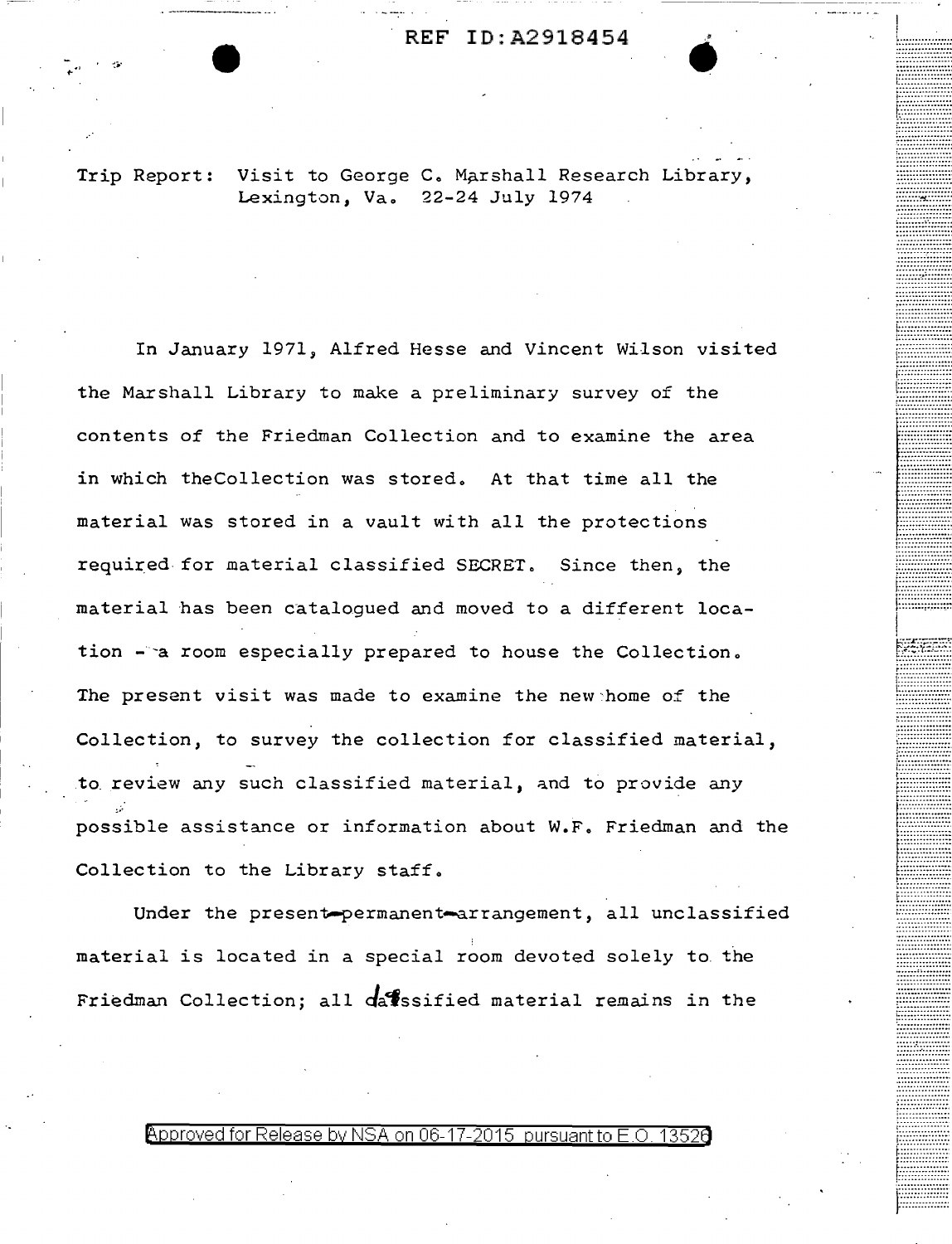ID:A2918454 REF

vault. Mr. Callimahos reviewed the classified publications and documents and found nothing that was underclassified except for the Military Cryptanalysis texts, Parts I-IV, which retained their original RESTRICTED marking. However, some of the War Department publications of the 1930s may now be overclassified, or misclassified.

In the parts of the Collection not in the vault, a number of files and collections of loose papers were reviewed and searched for classified documents, but none was found.

Both the Associate Director (Mr. Lyle) and the Archivist (Mr. Crawford) were interested in Mr. Wilson's proposal to consider producing video cassettes on the life and works of William Friedman. (Work on a video cassette on the Comint story of the Battle of Midway is now in progress, as part of the Agency's Cryptologic History Program.) Mr. Crawford assisted Mr. Wilson in reviewing all photographs of Mr. Friedman in the Collection - and many of these photographs could be used in a documentary prepared in a television studio. The Collection has no moving-picture film of Mr. Friedman.

Mr. Callimahos reviewed the Riverbank publications in the Collection, assisting the Library staff in evaluating